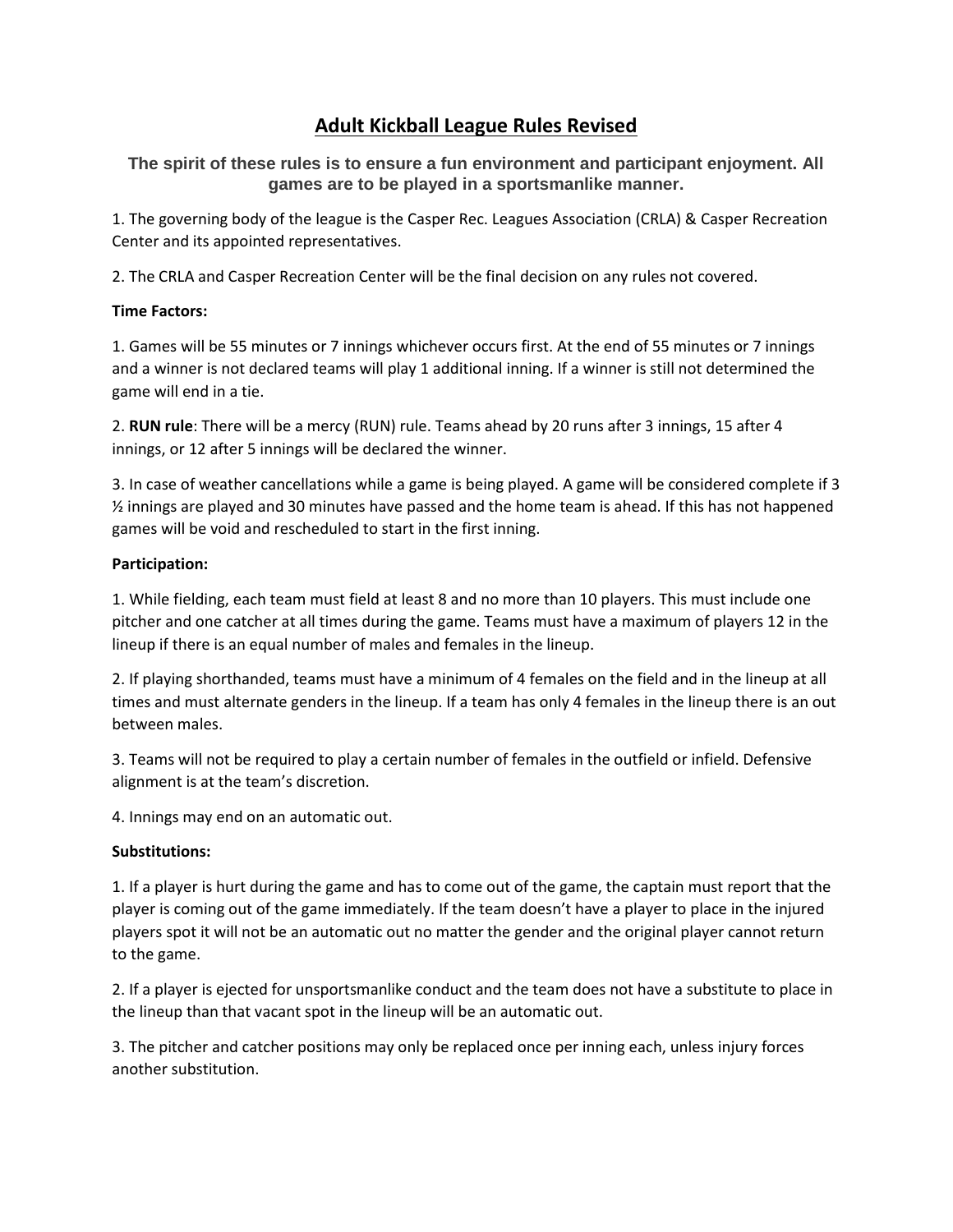4. Only runners who are injured while traveling to a base, and who successfully make it to a base, may be substituted. There are no other allowable runner substitutions. A runner may be substituted no more than twice during the game. Upon the second substitution, the player will be removed from the game and no longer be allowed to participate.

# **Pitching, Catching and Fielding:**

1. Balls must be pitched (rolled) by hand. There are no restrictions on pitching style. Balls that have extreme bounces are not allowed and will be considered an illegal pitch. Speed of the pitch must be kept at a moderate speed.

2. The pitcher will have a 1 ball, 1 strike count when the kicker comes up. There will not be an extra foul. 3. The pitcher must start the act of pitching within the pitching mound and have at least one foot on or directly in front of the pitching plate when releasing the ball.

4. All fielders except the pitcher must start play and remain behind the 1st – 3rd diagonal until the ball is kicked.

5. Failure to be properly positioned on defense the first time will result in a team warning to the team that caused the infraction. The team's second infraction will result in the kicker being awarded first base regardless of the outcome of the play.

6. The catcher must field behind the kicker, within or directly behind the kicking box, and may not cross home plate nor be positioned forward of the kicker before the ball is kicked. The catcher may not contact the kicker, nor be positioned so closely to the kicker as to restrict the kicking motion.

#### **Kicking:**

1. All kicks must be made by foot or leg, below the knee. Any ball touched by the foot or leg below the knee is a kick.

2. All kicks must occur: A.) At or behind home plate. The kicker may step on home plate to kick; however, the planted foot may be in front of or across the front edge of home plate. B.) The kicker must have at least a portion of the planted foot within the kicking box during the kick. The kicker may line up outside the kicking box.

3. Bunting is allowed.

#### **Running Bases:**

1. Stealing is not allowed. Players off the base before the ball is kicked are automatically out.

2. Runners may only run one base on an overthrow. That's one extra base per attempt at a runner. Players advancing on an overthrow are advancing at the risk of being put out.

3. The defense may throw the ball at the runner with the following guidelines:

- If a runner ducks to avoid throw and it hits them in the head it will be an out
- Overhand throw must have a minimum of one hand on the ball at the release and may hit the runner from the back to the feet.